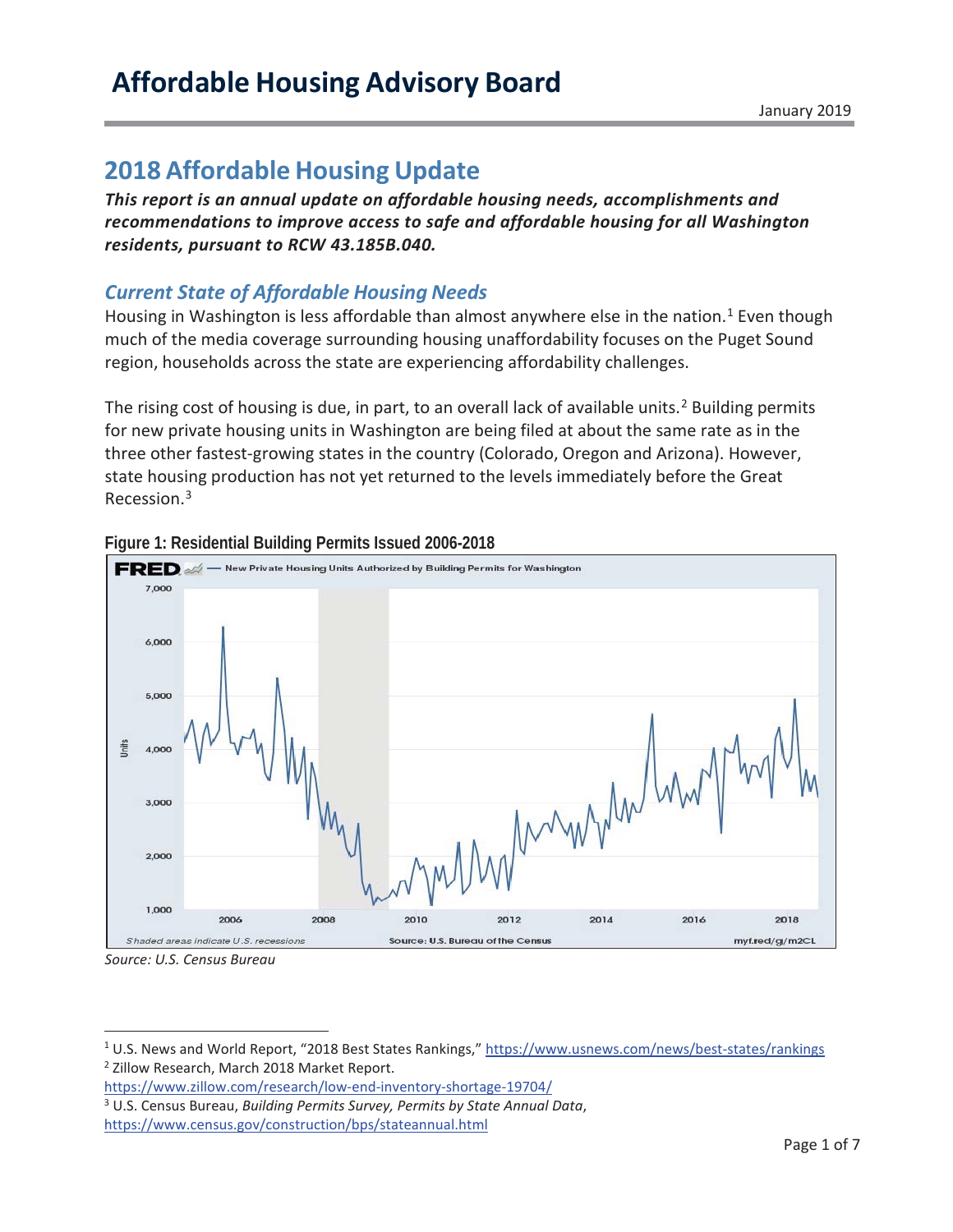According to the Runstad Center, the statewide median sales price for a single-family home rose to \$373,400 during the second quarter of 2018. Housing affordability is also lower than the previous quarter and last year. The first-time buyer index declined to 61.2, which is the percentage of first-time homebuyers with incomes high enough to purchase a typical starter home statewide.<sup>4</sup>

Affordability challenges are more acute in the rental market and within certain household types. Washington has 2,840,377 households and an area median income (AMI) of \$70,979. The vast majority of households (62 percent) are composed of one person or unrelated persons. These nonfamily households tend to have less income than family households and the population overall.<sup>5</sup> One-person households and female-headed households have the lowest incomes of all household types. These differences are shown in Figure 2.





*Source: U.S. Census Bureau American Community Survey Median Income in Past 12 Months 1-Year Estimates (2017)* 

When a household must spend more than 30 percent of its income on housing, the household is considered cost-burdened.<sup>6</sup> Washington renters have been experiencing cost-burden at a higher rate than homeowners, with 49 percent of renters and 26 percent of homeowners experiencing cost-burden.<sup>7</sup> This outcome is primarily due to renters having lower annual incomes than homeowners, as shown in Figure 3.

In 2017, the median household income for renters in Washington was \$46,837. The median

<sup>7</sup> See Footnote 5

 $\overline{a}$ 

<sup>4</sup> Runstad Center, Quarterly Market Summary Q2 2018, http://realestate.washington.edu/wp-content/uploads/2018/08/2018Q2WSHMR.pdf

<sup>5</sup> U.S. Census Bureau, 2012-2016 American Community Survey Median Income in Past 12 Months 1-year estimates (2017), https://factfinder.census.gov/faces/tableservices/jsf/pages/productview.xhtml?src=bkmk 6

<sup>&</sup>lt;sup>6</sup> The U.S. Department of Housing and Urban Development defines housing affordability as housing for which the occupants are paying no more than 30 percent of their income on housing costs, including utilities. 7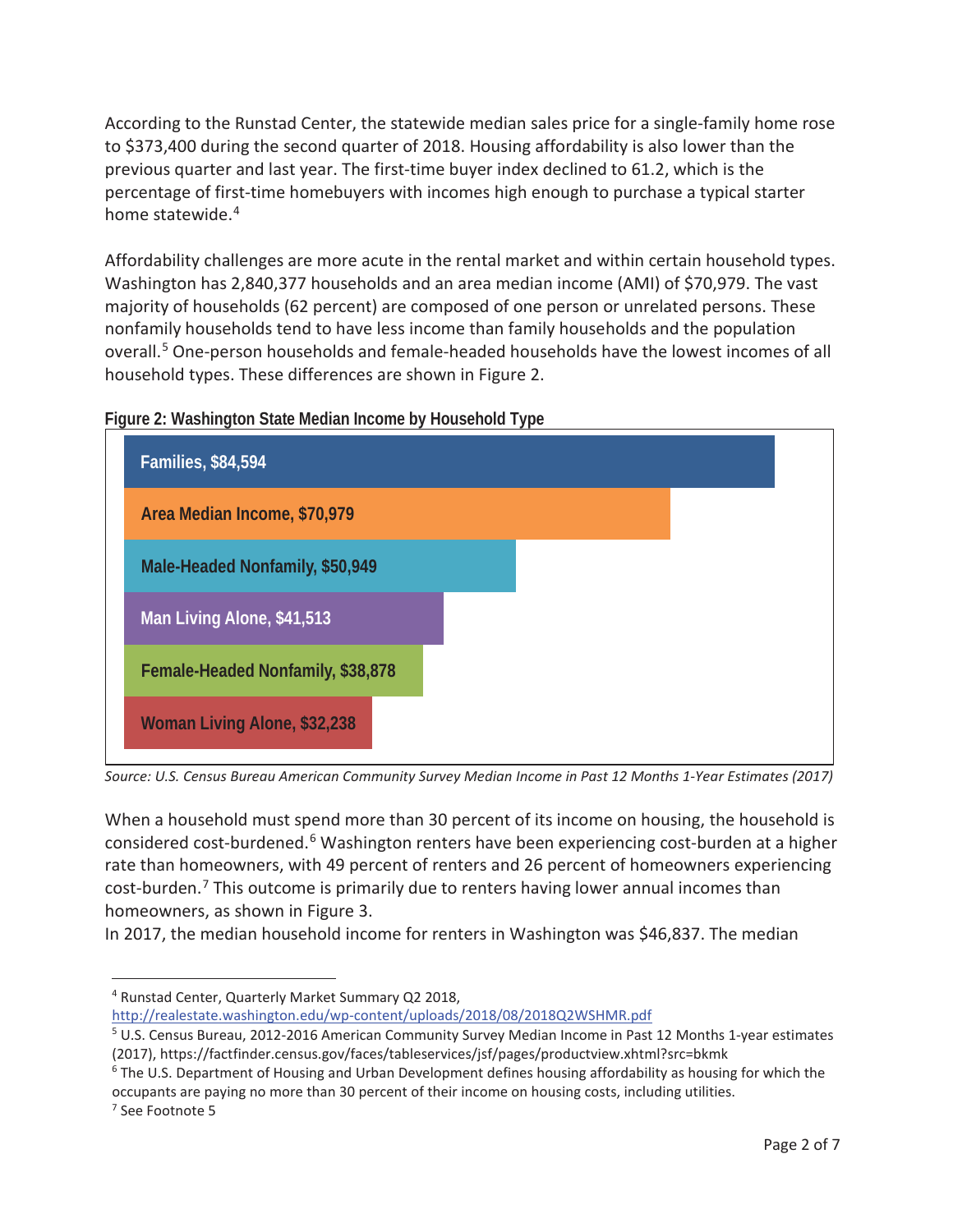household income for homeowners was nearly twice that amount, at \$87,717.8



**Figure 3: Percentage of Households Renting and Owning by Income in Washington in 2017** 

Although incomes in Washington are growing faster than the national average, they are not keeping pace with growing rents. And fixed incomes are growing well below the rate of inflation. According to the most recently available data, more than 217,190 renter households in the state experience severe cost-burden, meaning they pay more than half their monthly income on rent.<sup>9</sup>



**Figure 4: Percentage of Households Cost-Burdened by Percentage of Area Median Income**

Source: State of Washington Housing Needs Assessment<sup>10</sup>

esse Footnote 5<br><sup>8</sup> See Footnote 5

<sup>9</sup> U.S. Department of Housing and Urban Development, *Consolidated Planning/CHAS Data*, https://www.huduser.gov/portal/datasets/cp.html

 $10$  Washington State Department of Commerce, "State of Washington Housing Needs Assessment," (2015), http://www.commerce.wa.gov/wp-content/uploads/2016/10/AHAB-Housing-Needs-Assessment.pdf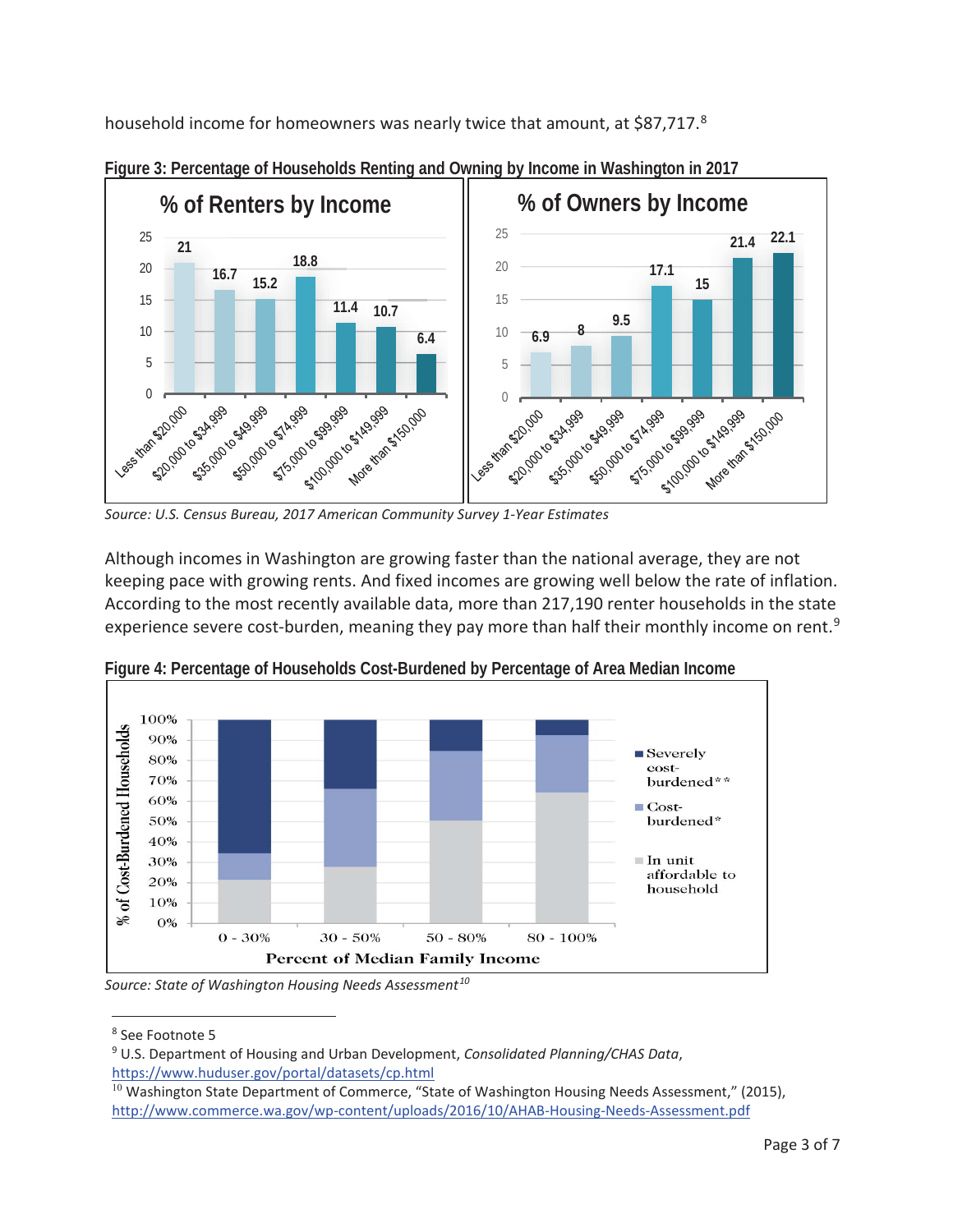These severely cost-burdened households are primarily renters earning 50 percent or less of the AMI. Projections for 2019 assert that 780,341 households likely will earn less than 50 percent of the AMI and only 442,367 housing units will be affordable to those households – a shortfall of 337.974 housing units.  $11$ 

### *Bridging the Housing Gap*

To bridge the housing gap, the rate of new unit production within the private housing market must increase. If the rate of new unit production does not increase, vacancy rates will remain low (below 5 percent) and continue to drive up rents.<sup>12</sup>

Washington's apartment vacancy rates are the lowest in the nation, at 2.7 percent. In some counties, the vacancy rate is less than 1 percent for certain unit types.<sup>13</sup> For example, the vacancy rate for one-bedroom apartments in Walla Walla County is 0.5 percent.<sup>14</sup> This is a strong indication that many more one-bedroom apartments are needed there.

However, the private housing market typically does not accommodate households with the lowest incomes and highest need for long-term assistance. More state and local support for construction and preservation of subsidized housing units also is essential. That need is due to high competition for private market rentals and the specialized services and extremely low rents that many households need to achieve housing stability.

The federal government supports many Washington households through public housing and Section 8 vouchers. However, as the number of very low-income households increases each year, those subsidies serve a shrinking proportion of the cost-burdened, low-income households that need help.<sup>15</sup>

The Washington Department of Commerce (Commerce) and the Washington State Housing Finance Commission (HFC) hold primary responsibility for producing housing for low-income populations using state and federal funding sources.

In fiscal year 2018, the HFC issued \$552 million in multifamily, tax-exempt bonds and \$717 million in multifamily, low-income housing tax credits. These issuances resulted in the creation or preservation of 6,721 units of housing, including 839 units dedicated to formerly homeless residents.

In fiscal year 2018, Commerce's Housing Trust Fund (HTF) awarded \$66.1 million in state and federal funding to develop more than 2,100 units to serve people with chronic mental illnesses,

 $\overline{a}$  $11$  Ibid.

<sup>&</sup>lt;sup>12</sup> Harvard Joint Center of Housing Studies, "The State of the Nation's Housing," (2017) http://www.jchs.harvard.edu/sites/default/files/harvard\_jchs\_state\_of\_the\_nations\_housing\_2017\_chap5.pdf <sup>13</sup> See Footnote 4

 $14$  Ibid.

<sup>&</sup>lt;sup>15</sup> U.S. Department of Housing and Urban Development, "Worst Case Housing Needs 2017 Report to Congress," (2017)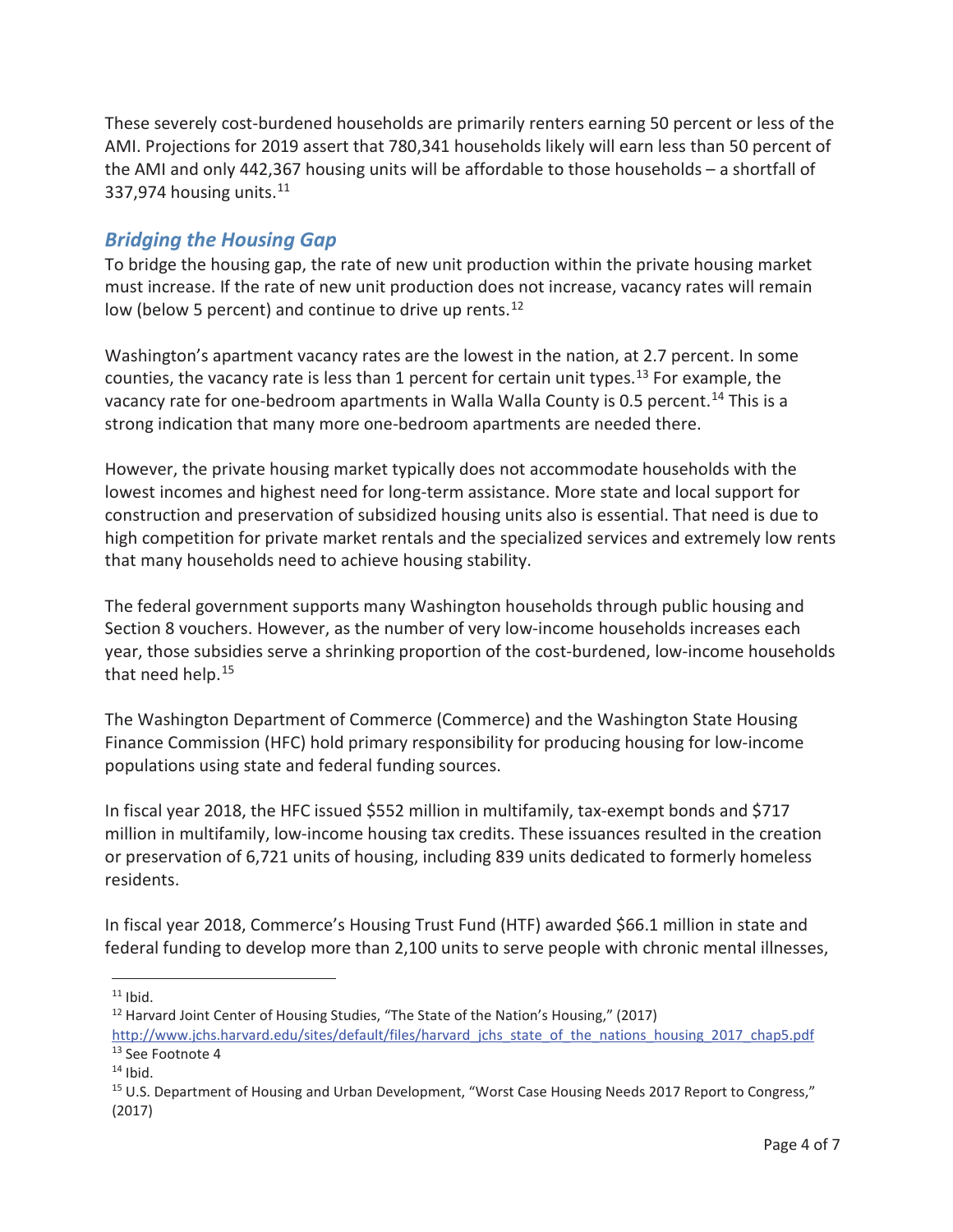families and individuals exiting homelessness, seniors, veterans, people with disabilities, and farmworkers. The Legislature also awarded \$9.9 million to the Housing Trust Fund Preservation Program to address emergent repairs and capital needs for 1,179 units within HTF's existing portfolio.

However, even at recent production levels, the combination of state and federal funding programs does not meet the full need for affordable housing across all income categories. The participation of the private housing sector, local governments, banks and developers is needed to ensure sufficient affordable options are available within the private market housing stock.

The Washington State Growth Management Act (GMA) (RCW 36.70a) provides a clear framework for affordable housing planning and development, but application and implementation at the local level requires state support. Jurisdictions are responsible for designating land and planning for higher-density housing that meets the social and economic needs of their communities. State government can assist by making appropriate tools, incentives and financial support available.

### *2018 Program and Policy Actions*

In 2018, the Affordable Housing Advisory Board participated in several initiatives to increase the availability of affordable housing. A board member served on the executive steering committee for development of new buildable lands guidance. That effort will help streamline the identification of land suitable for housing development within the urban growth areas of the seven fastest-growing counties in the state.

The full board participated in a focus session with the William D. Ruckelshaus Center<sup>16</sup> to identify the most important affordable housing issues through the GMA Roadmap project. The GMA Roadmap is a multiyear analysis of land-use regulations, including the GMA, the Shoreline Management Act (Chapter 90.58 RCW) and the Subdivision Act, all of which affect the type and amount of housing that is developed and the rate at which it can be constructed.

The board also is closely following implementation of "Surplus State Lands – Disposal" (Chapter 217, Laws of 2018), which promotes the use of surplus property for public benefit.

In 2018, jurisdictions around the state took steps to encourage development of more affordable housing options in their communities. They did this by amending local zoning codes to promote density within urban growth areas and by adopting local housing levies and other affordable housing tools and incentives. For example:

• The city of Bellingham reduced restrictions on accessory dwelling units<sup>17</sup> by allowing

 $\overline{a}$ 16 William D. Ruckelshaus Center, *A Road Map to Washington's Future,* (updated 2018), https://ruckelshauscenter.wsu.edu/a-roadmap-to-washingtons-future/

 $17$  An accessory dwelling unit (ADU) is a small, self-contained residential unit located on the same lot as an existing single-family home. Learn more: http://mrsc.org/Home/Explore-Topics/Planning/General-Planning-and-Growth-Management/Accessory-Dwelling-Units-in-Plain-English.aspx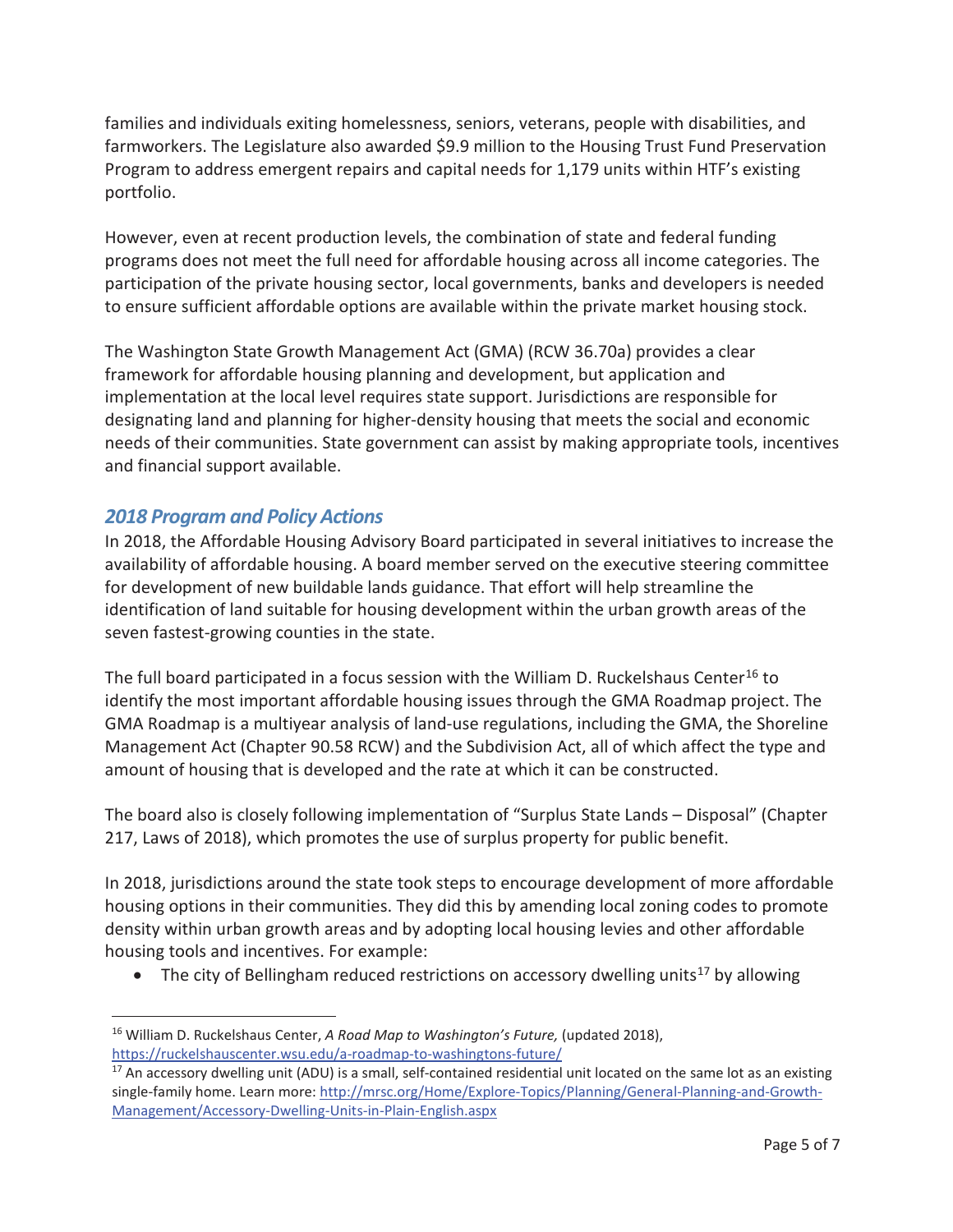them in residential single-family zones citywide and reducing garage setback requirements.18

- The city of Anacortes adopted an Affordable Housing Demonstration Program with provisions for flexibility in certain zoning, design and regulatory standards for affordable housing projects meeting certain requirements.<sup>19</sup>
- Clark County adopted amendments to the Unified Development Code to support a diversity of housing choices, increasing the variety of housing types for smaller households and promoting housing affordability.<sup>20</sup>
- The city of Seattle amended parking requirements in the Land Use Code and related environmental policies to increase opportunities for shared parking and eliminate parking requirements for income-restricted housing.<sup>21</sup>

The board continues to pursue the solutions identified in the 2017 Housing Affordability Response Team report.<sup>22</sup> These solutions fall into three categories: land use, regulatory and funding.

The board's most relevant recommendations for the 2019 legislative session are included as an appendix to this report.

 $\overline{a}$ 

https://www.seattle.gov/dpd/cs/groups/pan/@pan/documents/web\_informational/p3789953.pdf

 $18$  Bellingham Herald, "Relaxed rules for backyard cottages split the Bellingham council. Here are the new rules," (2018), https://www.bellinghamherald.com/news/local/article210660744.html

<sup>19</sup> City of Anacortes, *Affordable Housing Demonstration Program*,

https://www.anacorteswa.gov/929/Affordable-Housing-Demonstration-Program

<sup>20</sup> Clark County Community Planning, *Manufactured Housing Code Update Topic of Upcoming Open House*, (2018), https://www.clark.wa.gov/community-planning/manufactured-housing-code-update-topic-upcoming-open-house <sup>14</sup> City of Seattle, "Short Summary of Neighborhood Parking Ordinance #125558," (2018),

<sup>&</sup>lt;sup>22</sup> Affordable Housing Advisory Board, "2017 Housing Affordability Response Team (HART) Recommendations," (2017), http://www.commerce.wa.gov/wp-content/uploads/2016/10/ahab-hart-affordablehousing-report-2017.pdf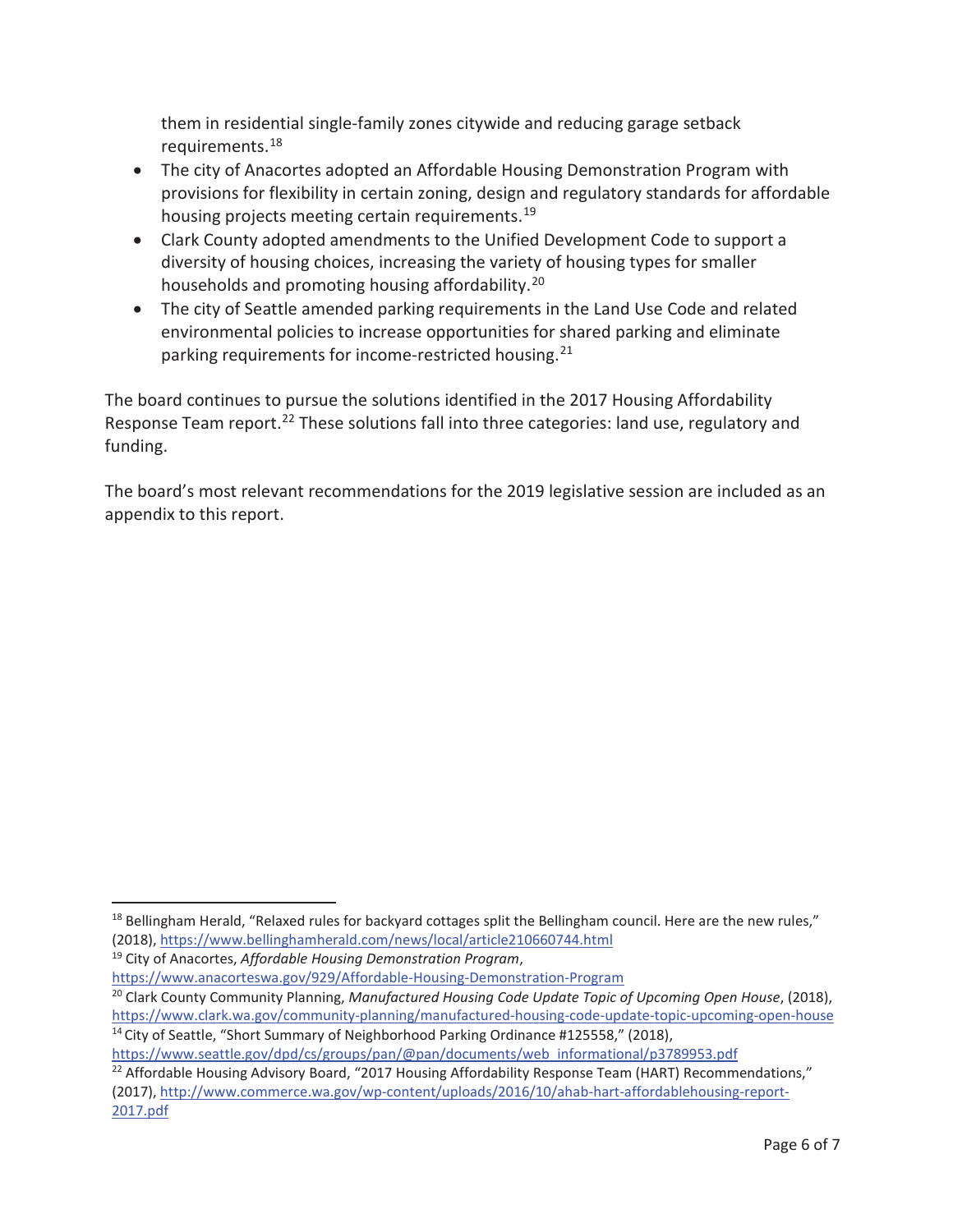## *Members of the Affordable Housing Advisory Board*

The Washington State Affordable Housing Advisory Board (AHAB) is a group of 19 governorappointed experts on housing matters in Washington and three nonvoting government representatives.

The members advise Commerce on affordable housing policy matters and represent a variety of housing interests around the state. These interests range from local government representatives to public and private housing developers, landlords and nonprofits.

**Derrick Belgarde,** Chief Seattle Club **Allison Butcher,** Master Builders of King and Snohomish County **The Honorable Claude DeCorsi,** Auburn City Council **Michael Dotson,** Banner Bank **Kim Herman**, ex-officio, Washington State Housing Finance Commission **Tom Hoban**, Coast Management **Joel Ing,** Edge Developers **Diane Klontz,** ex-officio, Washington State Department of Commerce **Paula Wallace Lonergan**, Tacoma Rescue Mission **The Honorable Obie DJ O'Brien**, Kittitas County Council **Peter Orser**, Housing Affordability Response Team (HART) chair, Runstad Center for Real Estate Development **Vijya Patel**, Madison Avenue Realty **Christina Pegg**, Longview Housing Authority **Michone Preston**, Habitat for Humanity Washington **Cindy Proctor**, Beacon Development Group **Paul Purcell**, AHAB chair, retired from Beacon Development Group **Shaw Seaman**, DSHS Developmental Disabilities Administration **David Stillman,** ex-officio, Washington State Department of Health and Human Services **Paul Trautman,** AHAB vice chair, city of Spokane **Chuck Weinstock**, JP Morgan Chase

**For more information, contact:** Emily Grossman Affordable Housing Advisory Board staff Washington State Department of Commerce 360-725-2798 www.commerce.wa.gov/ahab

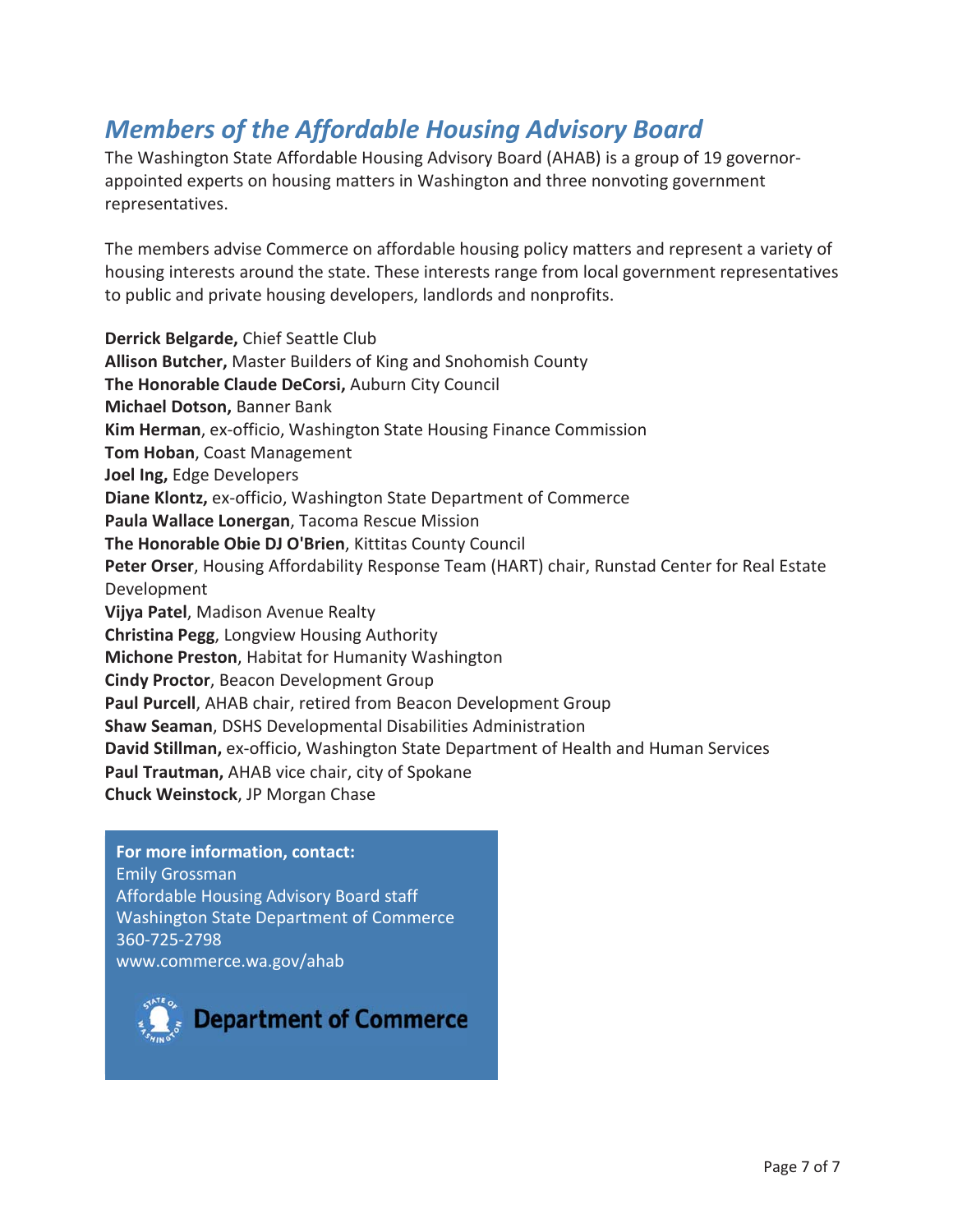# **Appendix**

December 2018

# 2019 LEGISLATIVE AGENDA

An adequate supply of affordable housing for low- and moderate-income households is now a problem statewide, in areas with strong economies as well as those that are still struggling. The issue of affordable housing requires immediate attention and a response as robust as that given to education, transportation, and climate change.

While the particular housing unit mix and the specific strategies needed to produce those units varies from area to area, the need for more available housing crosses the entire income spectrum.

- $\triangleright$  The State is growing and more housing is required at every price point. Producing market rate housing does not directly solve the affordability problem but if we do not add more units to the supply, people of limited means pay the price and feel the burden as supply tightens and prices rise.
- $\triangleright$  The cost of housing is outstripping the incomes of low- and moderate-income wage earners, the elderly, and disabled households. We need more rent restricted units and affordable home ownership produced by the financial partnership of the private, non-profit, and public sectors to close the gaps.
- $\triangleright$  Homelessness remains a terrible burden on many people including children, seniors and veterans. Investments in successful prevention strategies and the social safety net are critical.

The state has made critical resources available and passed useful regulatory reform. However, given the unprecedented breadth and depth of the problem today, a comprehensive financial and legislative response is required. No one action will solve this challenge. A multi-faceted set of actions are required to make significant headway.

To that end, the Affordable Housing Advisory Board offers the following recommendations for the 2019 legislative session.

#### **I. Increase the Housing Trust Fund**

The need for affordable housing touches all areas of Washington State. While the capacity of local jurisdictions has increased, in order to address the worsening housing crisis the state should continue to be a reliable financing partner.

Funding the Housing Trust Fund at a significantly higher level than in prior biennial budgets would help support local responses to housing needs. Identification and elimination of unnecessary costs that drive up the cost of affordable housing development would stretch the impact of the HTF.

- $\checkmark$  Fund HTF at \$600 million per biennium in response to the higher statewide affordability crisis.
- $\checkmark$  Enact appropriate reform from the State JLARC report after review by AHAB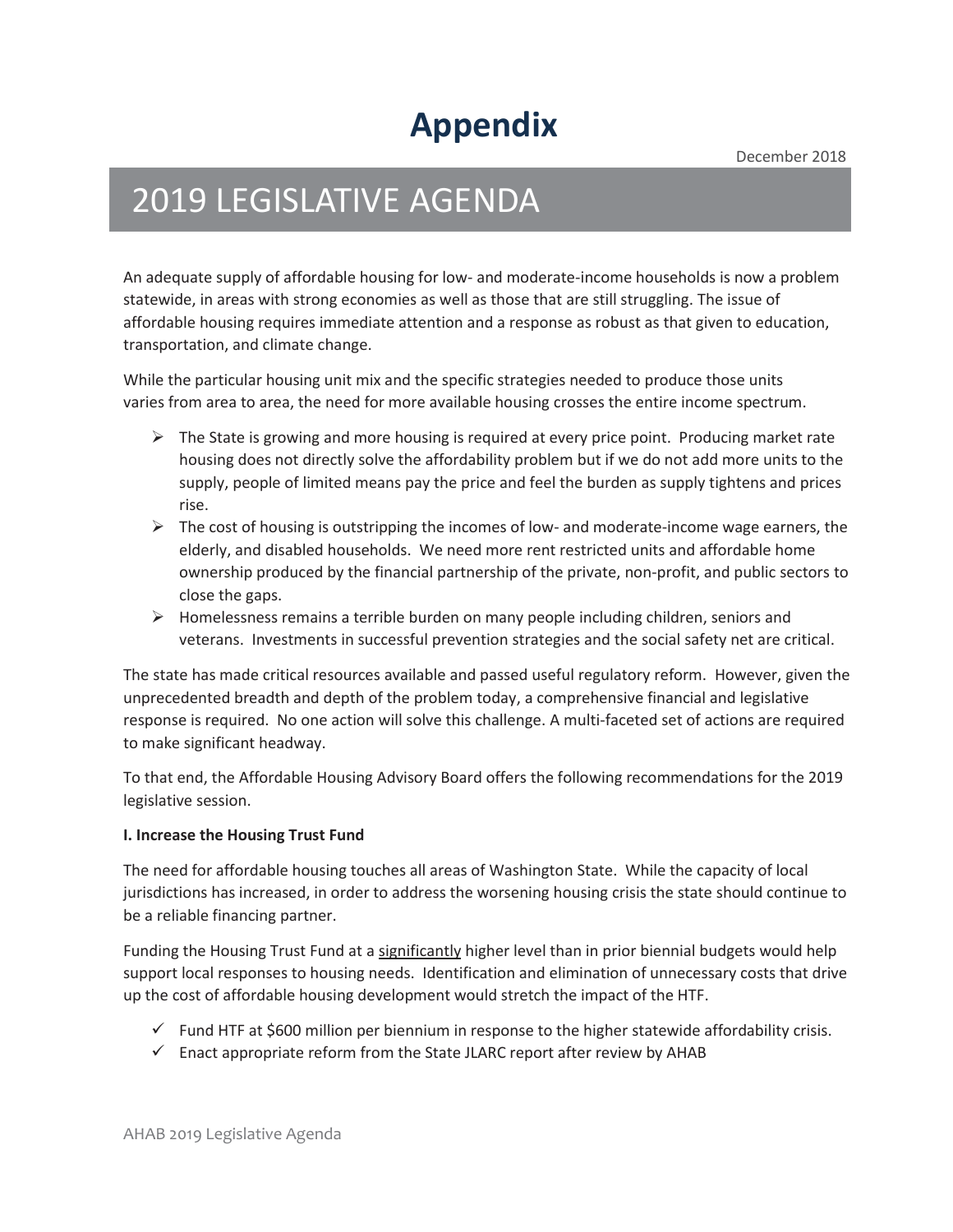#### **II. Address Issues with Application of the Prevailing Wage**

Passed last year, SB 5493 altered the Department of Labor and Industries (LNI) calculation of state prevailing wages and inadvertently increased residential state prevailing wages. This significantly decreases the ability to utilize public funds to construct and maintain desperately needed affordable housing. Additionally, LNI has a long standing practice of applying commercial wage rates to residential projects, which impacts the ability of non-profits to bring additional units to the market. The Legislature could address these policies through the following actions.

#### **III. Enact Condominium Liability Reform**

Affordable condominiums are an important part of a healthy and inclusive housing market as they provide another access to homeownership, especially for first time homebuyers. Reforming current statutes related to condominium development should address concerns about litigation risk while maintaining appropriate consumer protections to enable increased production of affordably priced units.

#### **IV. Support Strategies to Prevent Homelessness**

As rents increase throughout the state, households with extremely low incomes become more vulnerable to homelessness. A strong safety net including provisions for basic needs and reasonable tenant protections to prevent unnecessary evictions are both necessary to improve housing stability for these households. To achieve this goal, the legislature should consider the following actions.

- $\checkmark$  Increase funding for the Housing and Essential Needs Program to accommodate the increase in eligible individuals and stem the flow from housed to homeless.
- $\checkmark$  Enact statewide Just Cause Eviction to enable tenants in substantial compliance with their occupancy agreements to remain housed.

#### **V. Update the Growth Management Act**

The Buildable Lands Review pursuant to SB 5254 and the Ruckelshaus Initiative are currently underway. These are both showing signs of good work and will advance our understanding of the act and how well it is working to enable a variety of housing types. It is clear that adjustments and additional resources will be required to do the level of work necessary for successful implementation of these efforts. We have provided some suggestions below, as the work is ongoing and the Legislature should prepare for the new responsibilities for State and local government inherent in these studies.

- $\checkmark$  Adjust the Growth Management Act (GMA) plan update intervals so that local jurisdictions can use this work within the limits of their Community Wide Planning Policies. For instance, lengthen the overall Plan update to 10 years to coincide with Census dat, but shorten the Housing Element updates to 5 years to better align with housing market changes.
- $\checkmark$  Reduce land capacity analysis review requirements so that it is easier to do the analysis and compare information across jurisdictions. We acknowledge effort is underway on this under the Buildable Lands Review.
- $\checkmark$  Fund the Planning and Environmental Review Fund (PERF) to provide grants as a way to encourage local governments to do up front environmental review on an area-wide basis.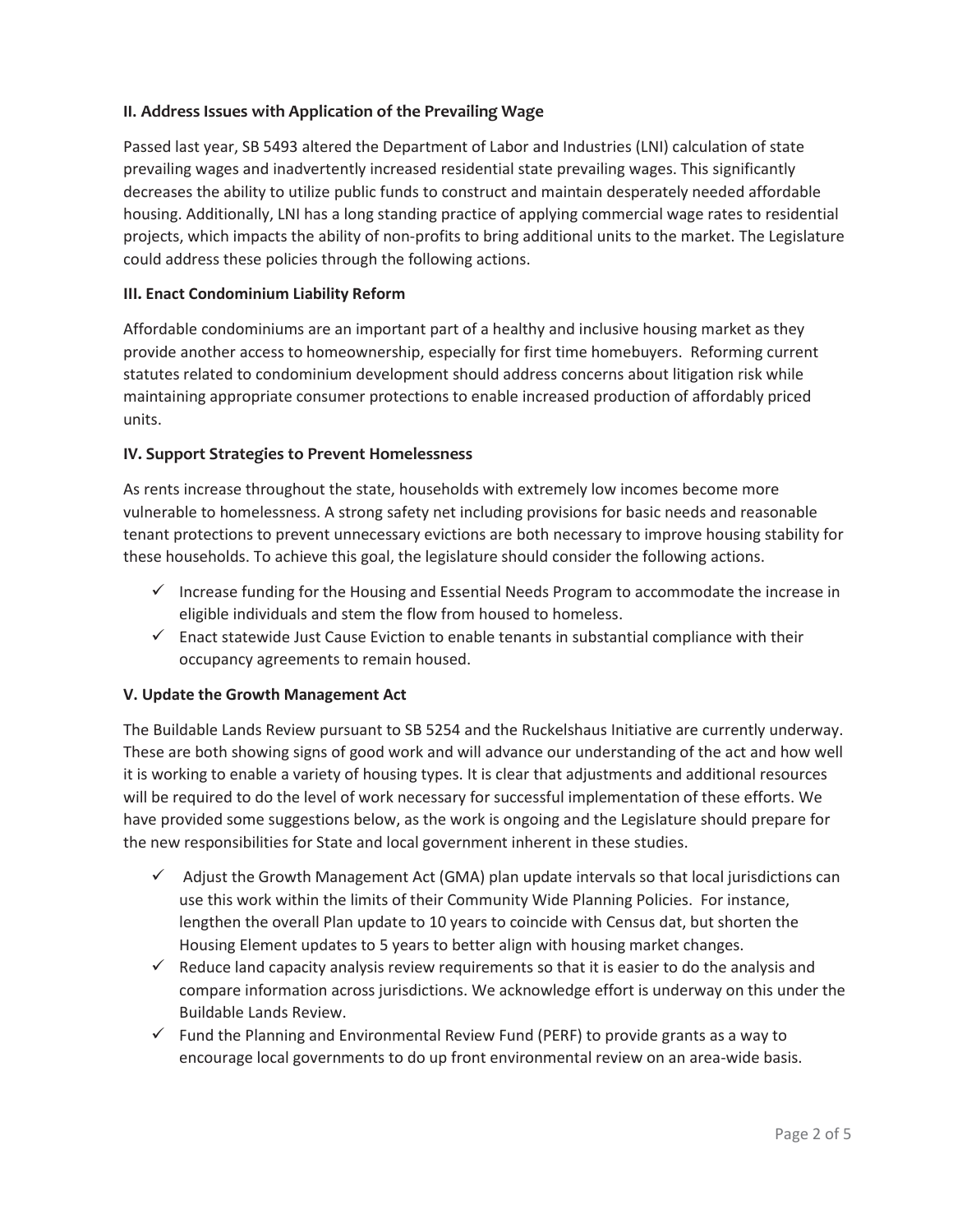#### **VI. Require Minimum Net Urban Density**

To accommodate population growth and the need for additional units while preserving and protecting environmentally critical areas, the Growth Management Act should be modified to require minimum densities of dwelling units in urban growth areas with higher targets near high capacity transit corridors<sup>1</sup>

#### **VII. Modify the Local Project Review Act- Procedural Completeness Review**

To bring more efficiency to the permit process without impacting other existing permit requirements and to facilitate housing development, the Local Project Review Act should be modified with the goal of streamlining and shortening the process for making a consistent determination of completeness. One way to achieve this is to define "complete application" for a development permit at the statewide level.

#### **VIII. Fund Planning Grants for Implementation of Local Affordable Housing Programs**

Many jurisdictions lack the capacity to effectively plan and implement local affordable housing policies. The legislature should provide funding on a competitive basis to local jurisdictions for long term planning and staffing to streamline permitting processes for affordable units and for local government projects that involve Planned Actions, Infill Development, Multifamily Tax Exemptions, Mandatory Affordability Programs, Manufactured Home Parks, or Farmworker Housing.

- $\checkmark$  Provide Geographic Information Systems (GIS) and other technologies to better analyze the current condition.
- $\checkmark$  Provide resources to improve county assessor's data to help non-GMA counties get better information.

#### **IX. Incentivize Local Affordable Housing Development and Policy Adoption through Funding Criteria**

The State could create an effective incentive for jurisdictions to make progress toward meeting local housing goals by requiring agencies to embed housing considerations into their funding prioritization schemes. Three ways of doing this are as follows.

- $\checkmark$  In awarding grant funds or other State recognition, such as SMART Communities and Complete Streets to local jurisdictions, consider local adoption of affordable housing policies, permit streamlining, and affordable housing<sup>2</sup> production.
- $\checkmark$  In reviewing local government state grant and loans applications, such as Public Works Trust Fund, Transportation Improvement Board, Community Economic Revitalization Board, Job Development Fund, award bonus points to applications that clearly address state housing goals.
- $\checkmark$  Amend the Public Works Assistance Account to provide funding for infrastructure creation and improvement to jurisdictions that are developing affordable housing at a certain density level or initiating compact development.

<sup>&</sup>lt;sup>1</sup> High Capacity Transit Corridor is defined as "a system of public transportation services within an urbanized region operating principally on exclusive rights of way, and the supporting services and facilities necessar including interim express services and high occupancy vehicle lanes, which taken as a whole, provides a substantially higher level of passenger capacity, speed, and service frequency than traditional public transportation systems operating principally in general purpose roadways." RCW 81.104.010

<sup>&</sup>lt;sup>2</sup> Affordable housing is housing that is affordable to households making up to 80% or less of the Area Median Income. Housing is affordable when the cost of monthly rent or PIMI (principal, interest, mortgage and insuranc than 30% of the household income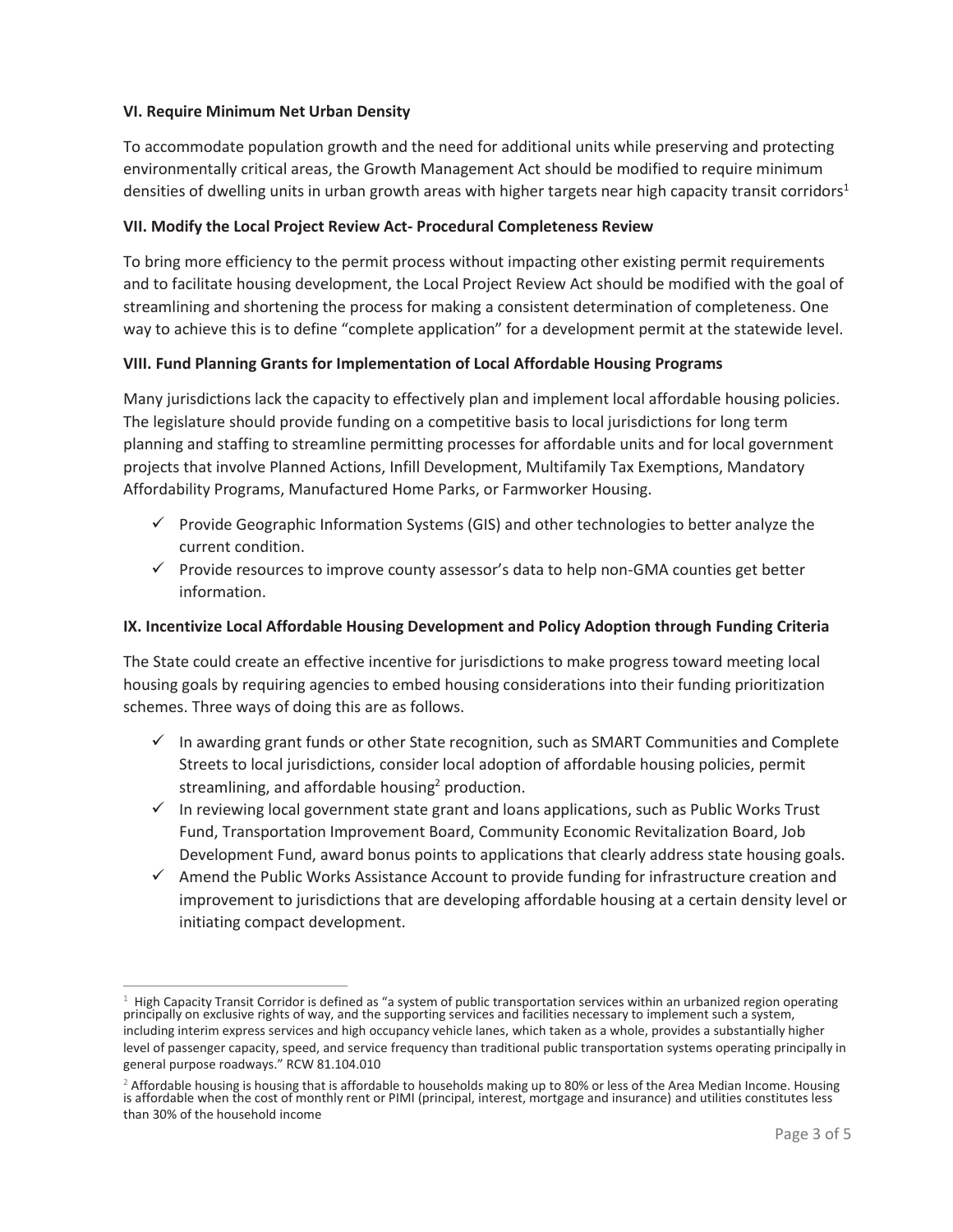#### **X. Require Affordable Housing Incentive Programs**

RCW 36.70A.540 provides that jurisdictions may enact affordable housing incentive programs to encourage developers toward affordable options alongside market rate ones. Every jurisdiction, whether small or large, should be required to include a voluntary incentive for affordable housing. The developer may or may not utilize the incentive, but it should be available as a choice.

#### **XI. Expand the Multifamily Tax Exemption**

The Multifamily Tax Exemption (MFTE) program has been a useful tool, providing important local flexibility to produce affordable housing without other forms of housing subsidy and to stimulate community reinvestment in the jurisdictions where it is currently allowed. The exemption should be available to a jurisdiction of any size, extended for an initial 15 year term, provide for renewal at the end of the initial term, and enable the exemption to be used to preserve non-subsidized "naturally occurring affordable housing" units with affordable rent.

#### **XII. Address Timing Issues with Impact Fee Collection**

Mitigation payments (impact fees) are an important tool to offset development impacts. However, the payment is required at the start of a project long before the full impact exists, a mitigation project is actually ready to be funded, or sufficient revenues are available to offset the costs of the mitigation project. Often dollars must be pooled from multiple projects before the aggregate payment is of any consequence to fund an actual mitigation (e.g. a school). This early payment adds cost to a project which erodes affordability or consumes public subsidy dollars.

A revolving loan fund that could aggregate funds, loan against as yet to be collected funds, and manage a latecomer program to recover funds from those who benefit at a later date could bridge these issues of timing. This is a tool that could be used for all levels of housing, but waivers granted specifically for affordable housing for utility connections or impact fees could also be repaid to the local municipality through grants by the state to, and then through, this fund.

#### **XIII. Authorize Local Sales Tax Programs**

Addressing affordability across the full continuum of income levels requires the participation of all levels of government. To enable more options for local capital investment local governments should be authorized to impose a local sales tax credited against the state sales tax to support development or rehabilitation of affordable housing.

#### **XIV. Authorize Additional Property Tax Programs**

Similar to the Multifamily Tax Exemption, property tax as a relief for affordable initiatives should be considered. Some suggested approaches are below.

- $\checkmark$  Offer property tax relief to homeowners who rent a portion of their home to non-family members below 50% AMI.
- $\checkmark$  Authorize a voter-approved local option regular property tax using the unused portion for the state regular property tax levy within a specified county or city. Allow funding to be used in place of impact fees.
- $\checkmark$  Provide a "holding time" graduated property tax reflecting only land value until certificate of occupancy is delivered then reflecting land and improvement value for affordable housing.